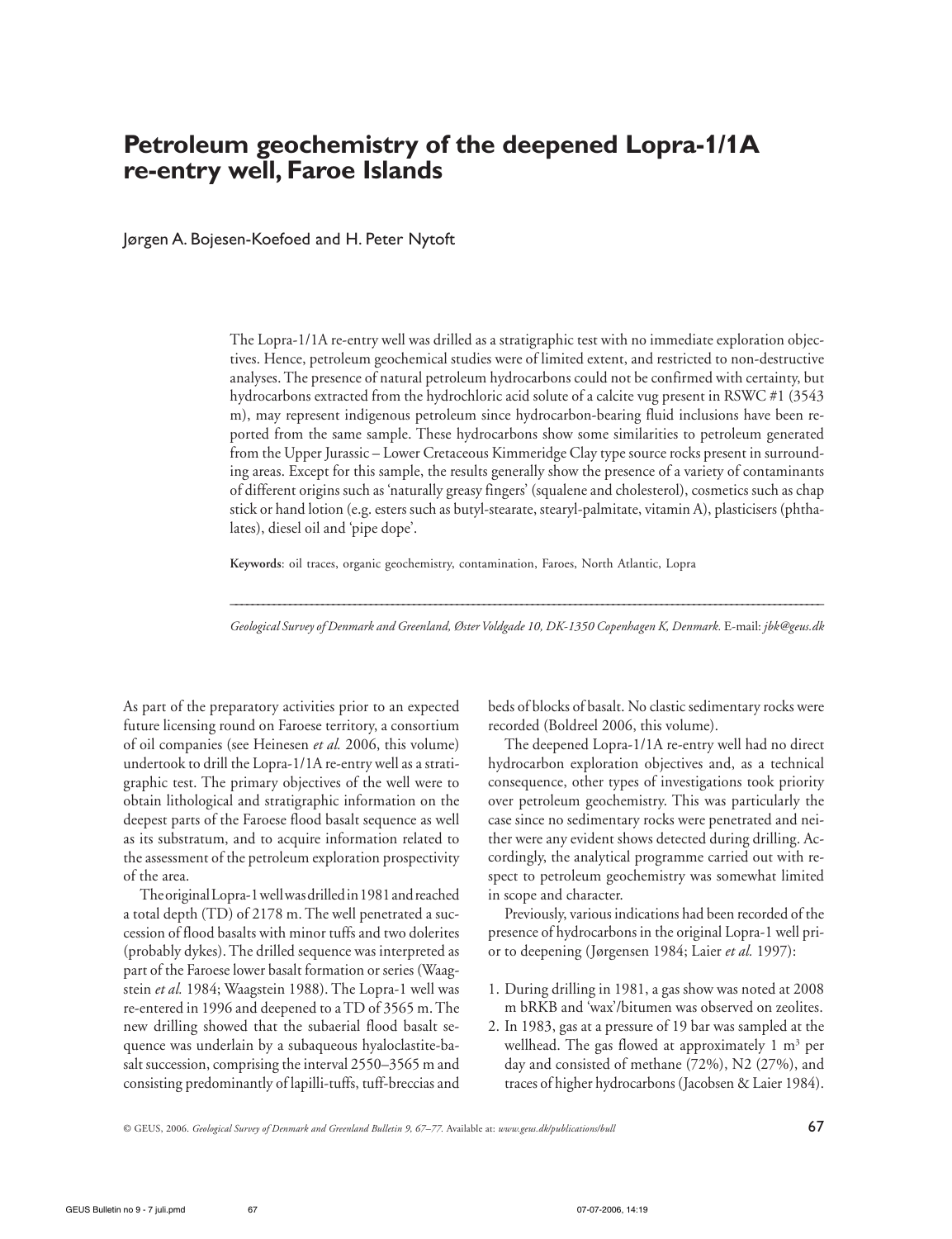| Sample              | Depth<br>(m b. KB) | Lithology           | Comment                                                                        | Extract<br>recovery<br>(mg) | Asphalt-<br>enesa | Satur-<br>atesb | Aro-<br>maticsb |      | NSO <sup>b</sup> pr/ph <sup>c</sup> | CPIq |
|---------------------|--------------------|---------------------|--------------------------------------------------------------------------------|-----------------------------|-------------------|-----------------|-----------------|------|-------------------------------------|------|
| <b>RSWC #51</b>     | 2361               | Vesicular basalt    | Entire RSWC immersed in DCM                                                    | 1.0                         | n.a.              | n.a.            | n.a.            | n.a. | 1.61                                | 1.11 |
| <b>RSWC #45</b>     | 2450               | Basalt              | Entire RSWC immersed in DCM                                                    | 0.8                         | n.a.              | n.a             | n.a.            | n.a. | 1.50                                | 1.17 |
| <b>RSWC #36</b>     | 2570               | Welded tuff         | Entire RSWC immersed in DCM                                                    | 0.6                         | n.a.              | n.a.            | n.a.            | n.a. | 1.52                                | n.a. |
| <b>RSWC #33</b>     | 2630               | Welded tuff         | Entire RSWC immersed in DCM                                                    | 0.8                         | n.a.              | n.a.            | n.a.            | n.a. | 1.41                                | n.a. |
| RSWC <sub>#24</sub> | 3076               | Basalt              | Entire RSWC immersed in DCM                                                    | 0.7                         | n.a.              | n.a.            | n.a.            | n.a. | 1.36                                | n.a. |
| <b>RSWC #13</b>     | 3438               | Lapillic tuff       | Entire RSWC immersed in DCM                                                    | 1.1                         | n.a.              | n.a.            | n.a.            | n.a. | 1.34                                | n.a. |
| RSWC <sub>#1</sub>  | 3543               | Tuff w. calcite vug | Entire RSWC immersed in DCM                                                    | n.d.                        | n.a.              | n.a.            | n.a.            | n.a. | 1.38                                | n.a. |
| RSWC <sub>#1</sub>  | 3543               | Tuff w. calcite vug | Calcite vug dissolved in HCI, organic<br>extract recovered by shaking with DCM | 1.1                         | 27.3              | n.a.            | n.a.            | n.a. | 1.02                                | 1.24 |
| RSWC <sub>#1</sub>  | 3543               | Tuff w. calcite vug | Tuff chip, counterpart of calcite vug,<br>crushed and extracted                | 6.3                         | 76.2              | 22.2            | 11.1            | 66.7 | 1.20                                | 1.33 |
| Drilling mud        | 2900               |                     | Approximately 10 g of drilling mud before<br>addition of diesel, rinsed by DCM | 5.7                         | 7.0               | 67.3            | 19.2            | 13.5 | 1.15                                | 1.17 |
| Drilling mud        | 3200               |                     | Approximately 10 g of drilling mud after<br>addition of diesel, rinsed by DCM  | 23.9                        | 2.5               | 68.0            | 22.2            | 9.9  | 1.66                                | 1.05 |
| Pipe dope           |                    |                     | Anti-seize compound for drilling rods<br>sample supplied by DANOP              | n.a.                        | 2.1               | 57.8            | 24.5            | 17.7 | n.a.                                | n.a. |

Table 1. Sample identification, solvent extraction and gas chromatographic key data

 $\frac{a}{b}$  in wt% of total extract.

 $\frac{b}{c}$  in wt% of maltene fraction.<br>c pristane/phytane ratio, from gas chromatography.

 $d$  carbon preference index, calculated over the interval nC<sub>22–32</sub>.

RSWC: rotary sidewall core. DCM: dichloromethane.

n.a.: not analysed.

n.d.: not detected. KB: Kelly Bushing.

In addition, water with an oil-film was produced by the well, but the oil film was not analysed in detail. Based on its isotopic composition, it was concluded that the gas was principally of thermogenic origin, although the gas was unusually 'dry' (Laier *et al.* 1997).

- 3. In 1992, oil-film on water from the well was sampled, and minor amounts of gas escaped from the wellhead. Based on geochemical analysis, it was suggested that the oil originated from a mature siliciclastic source rock, which was presumed to be present below the basaltic cover (Laier *et al.* 1997).
- 4. During a VSP-survey in 1994, a logging tool was lowered into the well and a thick, oil-smelling mud-slurry was observed sticking to the tool and wire when returned to the surface. Minor amounts of gas were noted.Analysisof the slurry revealed the presence of petroleum components similar to those detected in water samples from the well.

Moreover, wax-coatings on zeolite minerals have been recorded in several outcrops on the Faroe Islands (Jørgensen 1984; Laier *et al.* 1997).

In order to check if these indications of the presence of petroleum in the Lopra-1 well prior to deepening could be further substantiated, a minor petroleum geochemical analytical programme was carried out on samples from the deepened well, the results of which are reported below.

# **Samples and methods**

Since the Lopra-1/1A re-entry well was drilled as a stratigraphic test, samples were principally reserved for investigations directly related to the main objectives of the programme, and petroleum geochemical studies were generally restricted to non-destructive analyses. Hence, samples could not be crushed and analyses had to rely on organic matter extracted from the surface and the directly accessible pore-spaces of the recovered rock samples. This procedure is necessarily sub-optimal, since, as will be demonstrated, the risk of contamination is overwhelming. However, for pre-determined reasons other types of investigations had been assigned greater priority.

All analyses were carried out on rotary sidewall cores (RSWC), 58 of which were collected over the section penetrated in the deepened well below the TD of the original Lopra-1 well, i.e. deeper than 2178 m bRKB. All samples consisted of basaltic volcanics, i.e. lavas, tuffs and hyaloclastic breccias.

Upon receipt, all RSWC samples, which came in screwcap glass containers, were taken to a darkroom and checked by organolfactoric means for petroleum odour, and for visible fluorescence by means of a hand-held UV-lamp. Based on the presence of a distinct petroleum odour and weak to clear fluorescence, seven samples were selected for further study (Table 1).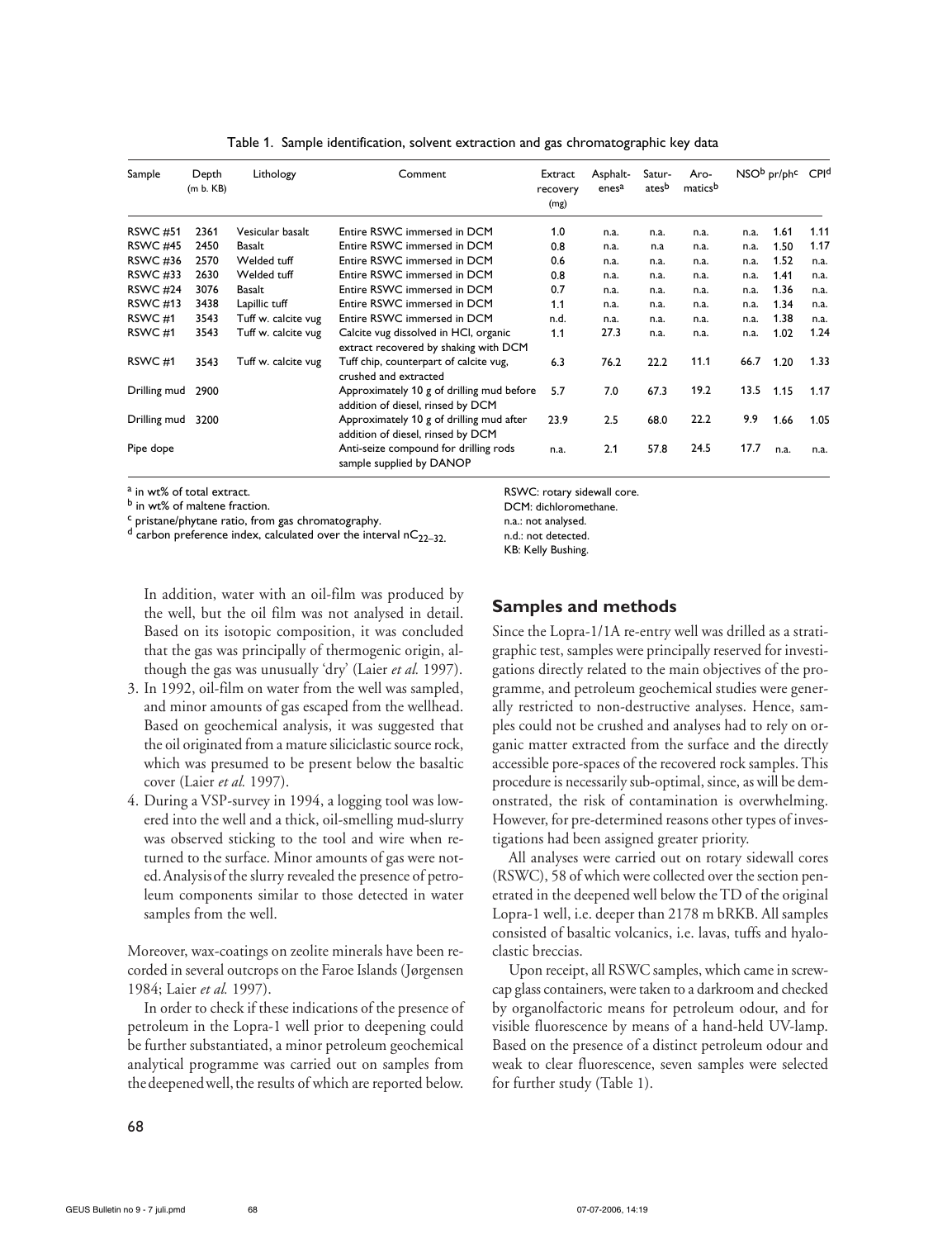In order to preserve the samples intact for other investigations, extracts were recovered from the surface and the immediately accessible pore spaces of the samples by immersing entire RSWCs into dichloromethane (DCM) for approximately 15 minutes in a glass beaker placed in an ultrasonification device. Rock fragments were separated by centrifugation, DCM was removed by evaporation, and the recovery was determined by weighing.

Due to very low recoveries, no further preparative procedures were applied. Total extracts were re-dissolved in isooctane and analysed by gas chromatography (GC) and by coupled gas chromatography – mass spectrometry (GC-MS).

RSWC #1 (3543 m) was treated as described above, but a small chip containing a calcite-filled vug was removed from the sample. The vug was dissolved in dilute hydrochloric acid (HCl, 2N), and an organic extract was recovered by several stages of shaking the solute with dichloromethane (DCM) in a separatory funnel (Table 1). The basaltic counterpart of the vug was coarsely crushed and extracted for four hours in a Soxtec apparatus (1h reflux in DCM, followed by 3h rinsing). Asphaltenes were precipitated from both extracts by addition of 40-fold excess of *n-*pentane, and the maltenes were separated into saturated, aromatic and polar compounds by Medium Pressure Liquid Chromatography (MPLC), using a method modified from Radke *et al.* (1980). Saturate fractions were analysed by GC and GC-MS.

In order to remedy problems with a stuck pipe, diesel was added to the well at a depth of approximately 3100 m. Neither samples of the diesel, nor of the drilling mud, were preserved for analysis. Instead, drilling mud from bagged drill cutting samples collected before and after addition of diesel were analysed in order to check for possible contamination. Approximately 10 g of sample (drilling mud plus cuttings) were ultrasonically extracted with DCM (app. 100 ml). Extracts were recovered by decantation and centrifugation, and the DCM removed by evaporation. Asphaltenes were precipitated by addition of 40 fold excess of *n-*pentane, with the maltenes being separated into saturated, aromatic and polar components as described above. The saturate fractions were analysed by GC and GC-MS.

An additional possible source of contamination was pipe dope, an anti-seize compound used when joining drilling rods. A sample of the pipe-dope used during drilling of the Lopra-1/1A re-entry well was supplied by DANOP and analysed using standard procedures for oil analysis. Asphaltenes were precipitated by addition of 40-fold excess of *n-*pentane, and the maltenes were separated into saturated, aromatic and polar components as described above. Again the saturate fractions were analysed by GC and GC-MS.

Gas chromatographic analyses were carried out by means of a Hewlett-Packard 5890 Series II plus gas chromatograph, using splitless injection, a 25 HP-1 WCOT column and a flame ionisation detector (FID).

Biological marker analyses were carried out by means of a Hewlett-Packard 5980A Series II gas chromatograph interfaced to a Hewlett-Packard 5971 mass selective detector (MSD) using splitless injection and a 25 m HP-5 WCOT column.



Fig. 1. Gas chromatograms obtained from analysis of RSWCs rinsed in DCM. Approximate shapes and positions of 'diesel' and 'nondiesel' envelopes are shown in sample RSWC #51. Examples of 'prominent unknowns' are indicated by asterisks in sample RSWC #36, see Fig. 3. Note that all samples show some degree of diesel contamination, although this adulterant was not added until a depth of approximately 3100 m. This observation suggests that diesel contamination is pervasive throughout the entire uncased section of the well.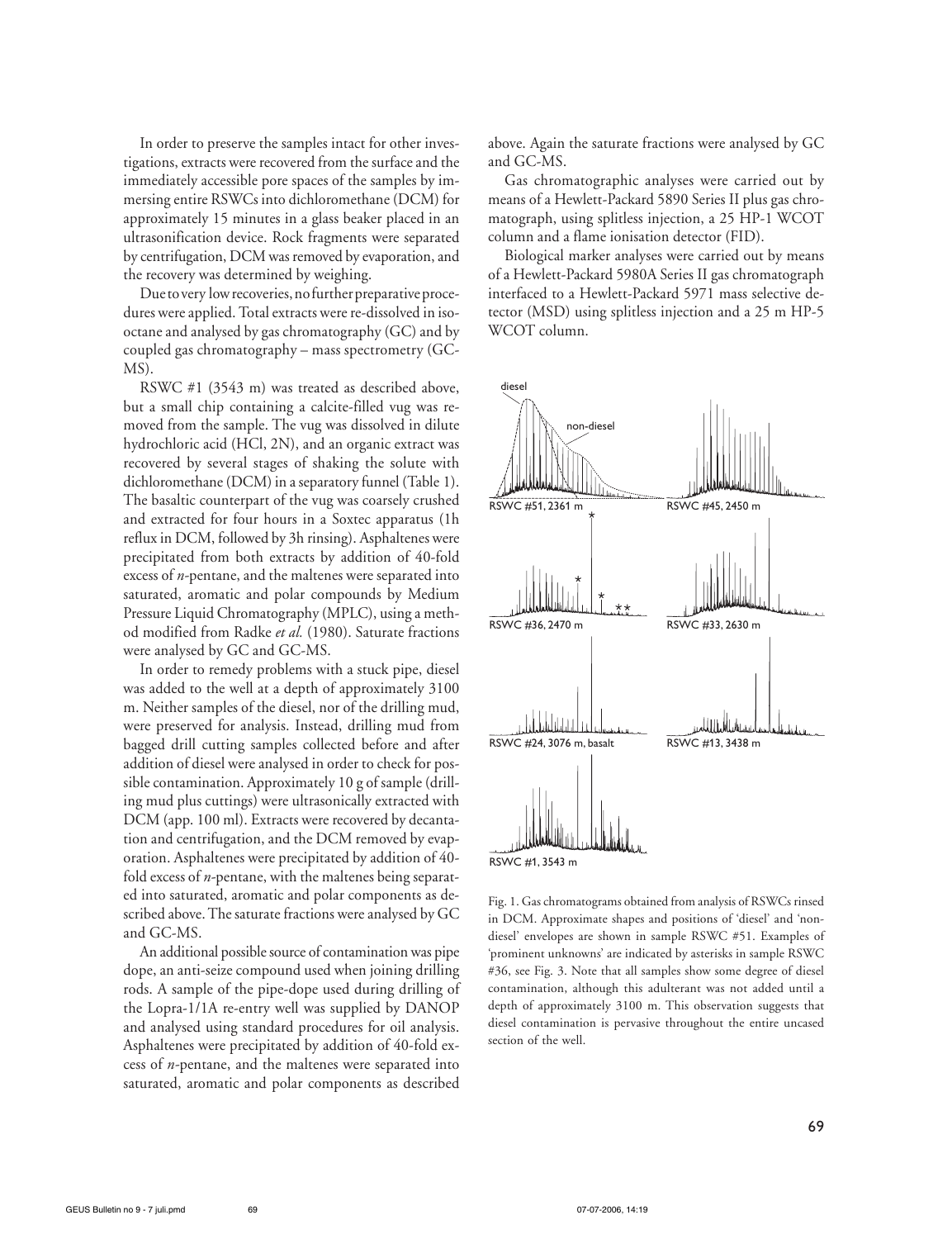

Fig. 2. Gas chromatogram and representative ion fragmentograms m/z 191, m/z 217 and m/z 218 (sample RSWC #45, 2450 m). Filled black peak labelled '**sq**' is the contaminant squalene – a compound found on the skin of humans. Compound identification is shown in Table 5.

### **Results**

### RSWCs rinsed in DCM

Total extract recoveries were generally close to 1 mg, and no attempt was made to fractionate the residues. Gas chromatogramsofthebulkextracts(Fig.1)showthatmostsamples contain a more or less well-developed series of *n*-alkanes. The distributions are generally light-end skewed and unimodal, but two samples show evidence of bimodal distributions with higher proportions of waxy  $(22+)$ *n*-alkanes. Pristane/phytane ratios range from 1.34 to 1.61, and no odd- or even-number predominance is noted among the *n*-alkanes. In addition to *n*-alkanes, a number of prominent peaks of unknown identity are noted in all but one of the chromatograms, see below. Key parameters are listed in Table 1.

Biological marker maturity indications are consistent, with homohopane and bishomohopane 22S/(22S + 22R) epimerisation ratios at equilibrium (i.e. close to 0.60), and  $C_{29}$  sterane 20S/(20S + 20R) epimerisation ratios slightly below equilibrium (i.e. slightly less than 0.52), indicating early to mid oil-window maturity (Table 2). Sterane and triterpane biological marker distributions display only minor variations among the samples. Representative ion fragmentogramsm/z191,m/z217, andm/z218areshown in Fig. 2, with key biological marker parameter ratios tabulated in Tables 3, 4. Triterpane distributions generally comprise fairly high proportions of tricyclic triterpanes. Among the pentacyclics the presence of 30-norhopanes plus 25 norhopanes is noted together with a peak eluting fractionally earlier than hopane. This peak is routinely assigned to 18α(H)-oleanane, a well-known marker of angiosperm higher plant inputs, and hence of source ages younger than the mid Cretaceous. However, scan-mode mass spectrometric analysis could not confirm the identity of this compound. Rather the peak represents several co-eluting compounds, probably comprising oleanane, lupane, and one or more unknowns. Limited amounts of sample precluded further investigation of this problem of identification. Norhopane to hopane ratios are close to unity and extended hopanes are relatively abundant. Moreover, gammacerane and notable proportions of hexahydrobenzohopane are present.

Sterane distributions are very similar for all samples, comprising a clear predominance of  $C_{27}$  steranes over the  $C_{28}$  plus  $C_{29}$  steranes, but with the co-occurrence of  $C_{30}$ as well as of  $C_{26}$  steranes. Prominence of  $\beta\beta$ -sterane epimers is noted in both the m/z 217 and m/z 218 ion fragmentograms.

A number of prominent unknowns are noted in the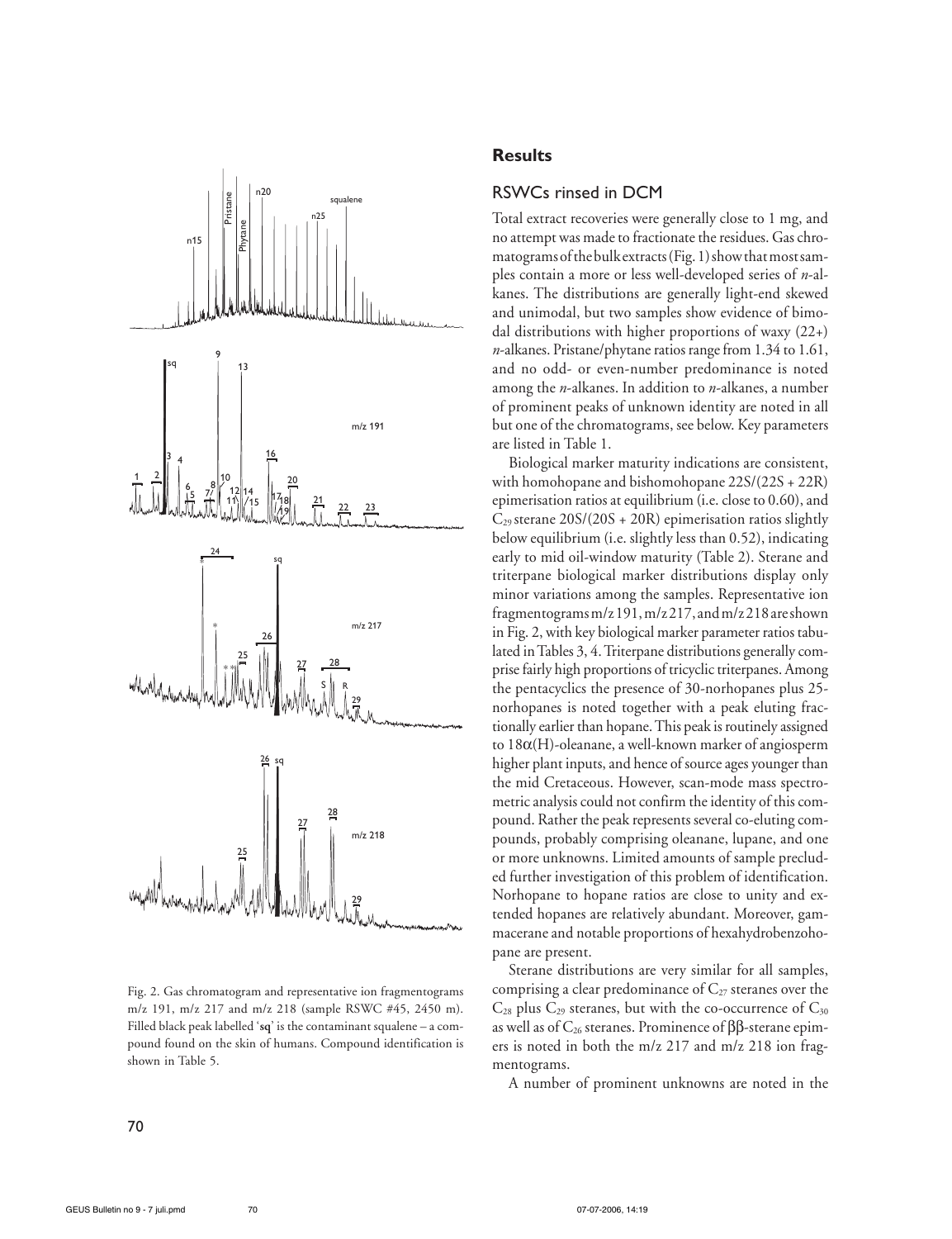

Fig. 3. Full scan total ion fragmentogram, RSWC #1. The approximate shape and position of a 'diesel envelope' are shown by **shading**. Interpretation of the origins of various contaminants is shown.

gas chromatograms as described above. Scan-mode mass spectrometric analyses of the extract obtained from RSWC #1, in which these compounds are particularly abundant, identifies: squalene and cholesterol; 2-ethylhexyl-phthalate; vitamin A and various esters such as butyl-stearate, stearyl-palmitate anda seriesofsimilar compounds(Fig.3).

#### Calcite vug dissolved in HCl and basalt coarsely crushed

Total extract recovery of the acid-digested calcite vug was only 1.1 mg, whereas solvent extraction of the tuff hostrock yielded 6.3 mg. The comparatively high extraction yield of the latter sample is probably due to the more efficient extraction procedure, i.e. crushing and Soxtec extractionasopposedtoultrasonicalextractionofentiresamples.

Gas chromatograms of saturate fractions of the two sub-samples (Fig. 4) are different. The extract recovered from the acid-digested calcite vug shows a strongly unimodal *n*-alkane distribution, centred around  $C_{20}$ , with notable light-end depletion and a rather poor signal-tonoise ratio. The basalt extract shows a well-developed unimodal distribution of *n*-alkanes, centred around  $C_{17}$ , and a clear odd-predominance in the  $C_{25-32}$  range. Pristane/phytane ratios are 1.02 and 1.20, respectively.

Biological marker distributions are similar in the two samples, although the signal-to-noise ratio observed in the acid-digested sample is rather poor (Fig. 4). These distributions are significantly different from the picture provided by other samples, including both sidewall cores (see above), drilling mud and pipe dope (see below). Triterpane distributions comprise low proportions of tricyclic triterpanes. Amongst the pentacyclics the presence of 28,30-bisnorhopane is noted, while 30-norhopanes, 25 norhopanes, and 'oleanane' are absent, or cannot be identified with any degree of certainty. H29/H30 ratios are close to 0.3 and extended hopanes are relatively scarce. Regular sterane distributions comprise a clear predominance of  $C_{27}$  steranes over the  $C_{28}$  plus  $C_{29}$  homologues with the presence of  $C_{30}$  as well as  $C_{26}$  steranes.

#### Drilling mud

Total extract recovery from the drilling mud samples differs widely before and after the addition of diesel to the drilling mud at a depth of approximately 3100 m bRKB (Table 1). This difference recurs in the gas chromatograms of saturate fractions of the two samples (Fig. 5). The sample collected before addition of diesel yields a rather irregular light-end skewed *n*-alkane distribution with high proportions of 'Unresolved Complex Mixture' (UCM). The sample collected after addition of diesel yields a well-defined, nearly symmetrical, unimodal *n*-alkane distribution, centred around  $C_{16}$ . Pristane/phytane ratios are 1.15 and 1.66, respectively.

Except for a minor enhancement of  $C_{27}$  diasteranes, and a slightly more pronounced enhancement of low molecular weight tricyclic triterpanes in the diesel-containing sample, biological marker distributions, however, are similar in the two samples and indistinguishable from

Table 2. Biological marker maturity data

| S <sub>29</sub><br>$S/(S+R)^a$ | S <sub>29</sub><br>$βα/ (ββ+αα)b$ | H31<br>$S/(S+R)^c$ | H32<br>$S/(S+R)^d$ |
|--------------------------------|-----------------------------------|--------------------|--------------------|
|                                |                                   |                    | 0.63               |
| 0.48                           | 0.60                              | 0.59               | 0.61               |
| 0.46                           | 0.60                              | 0.60               | 0.60               |
| 0.43                           | 0.63                              | 0.59               | 0.63               |
| 0.48                           | 0.61                              | 0.56               | 0.59               |
| 0.49                           | 0.60                              | 0.57               | 0.60               |
| 0.47                           | 0.60                              | 0.59               | 0.59               |
| 0.44                           | 0.58                              | 0.58               | 0.59               |
| 0.51                           | 0.54                              | 0.58               | 0.61               |
| 0.45                           | 0.61                              | 0.59               | 0.62               |
| 0.50                           | 0.64                              | 0.59               | 0.59               |
| 0.42                           | 0.42                              | 0.65               | 0.57               |
|                                | 0.49                              | 0.62               | 0.61               |

a C<sub>29</sub> regular sterane  $αα20$ S/( $αα20$ S+ $αα20$ R) epimer ratio.

 $\overline{C}_{29}$  regular sterane ββ/(ββ+αα) epimer ratio.

 $6$  homohopane 22S/(22S+22R) epimer ratio.

 $\sigma$ <sup>d</sup> bishomohopane 22S/(22S+22R) epimer ratio.<br><sup>e</sup> before addition of diesel.

 $f$  after addition of diesel.

RSWC: rotary sidewall core.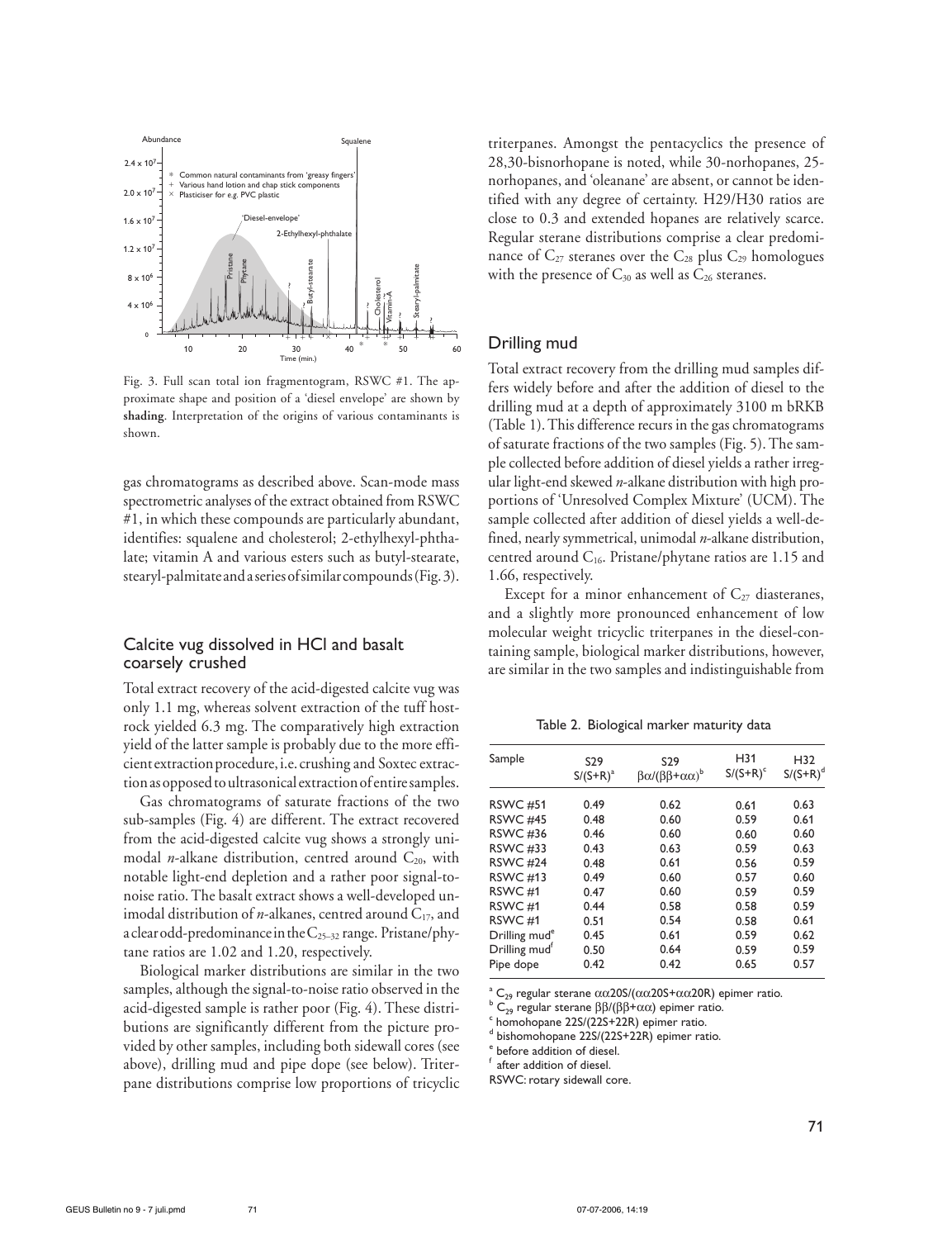Table 3. Key triterpane biological marker parameter ratio

| Sample                    | T23/H30 <sup>a</sup> | $Ts/(Ts+Tm)^b$ | H28/H29 <sup>c</sup> | H29/H30 <sup>d</sup> | OL/H30 <sup>e</sup> |
|---------------------------|----------------------|----------------|----------------------|----------------------|---------------------|
| <b>RSWC #51</b>           | 0.93                 | 0.49           | 0.00                 | 0.96                 | 0.00                |
| <b>RSWC #45</b>           | 1.00                 | 0.52           | 0.00                 | 1.06                 | 0.14                |
| <b>RSWC #36</b>           | 1.00                 | 0.52           | 0.00                 | 0.96                 | 0.18                |
| <b>RSWC #33</b>           | 1.14                 | 0.54           | 0.00                 | 0.93                 | 0.14                |
| RSWC <sub>#24</sub>       | 1.00                 | 0.57           | 0.00                 | 1.01                 | 0.52                |
| <b>RSWC #13</b>           | 1.06                 | n.a.           | 0.00                 | 0.96                 | 0.80                |
| RSWC <sub>#1</sub>        | 0.64                 | n.a.           | 0.00                 | 0.94                 | 0.36                |
| RSWC <sub>#1</sub>        | 0.13                 | 0.43           | 0.35                 | 0.33                 | 0.00                |
| RSWC <sub>#1</sub>        | 0.12                 | 0.44           | 0.37                 | 0.28                 | 0.00                |
| Drilling mud <sup>r</sup> | 0.50                 | 0.51           | 0.00                 | 0.99                 | 0.03                |
| Drilling mud <sup>8</sup> | 1.28                 | 0.51           | 0.00                 | 1.02                 | 0.04                |
| Pipe dope                 | 0.44                 | 0.41           | 0.00                 | 0.12                 | 0.16                |

 $^a$  C<sub>23</sub> tricyclic terpane to hopane ratio.  $^{\text{a}}$  C<sub>23</sub> tricyclic terpane to hopane ratio.<br><sup>b</sup> Ts: 180(H) trisporpeobopane Tm: tr

<sup>b</sup> Ts: 18α(H)-trisnorneohopane, Tm: trisnorhopane.<br><sup>c</sup> H28: 28.30.bisnorbopane, H29: norbopane.

 $\degree$  H28: 28,30-bisnorhopane, H29: norhopane.

 $<sup>d</sup>$  H29: norhopane, H30: hopane.</sup>

 $^{\circ}$  OL: 18 $\alpha$ (H)-oleanane, H30: hopane.

 $<sup>f</sup>$  before addition of diesel.</sup>

<sup>8</sup> after addition of diesel.

n.a.: not analysed.

RSWC: rotary sidewall core.

the biological marker distributions yielded by RSWCs rinsed in DCM (Fig. 5).

#### Pipe dope

The gas chromatogram of the saturate fraction does not allow identification of any components, but simply shows a large hump of 'Unresolved Complex Mixture' (Fig. 6).

Biological marker maturity parameters indicate early to mid-oil window maturity (Table 2). Triterpane distributions generally comprise high proportions of tricyclic triterpanes, and among the pentacyclics the presence of 30-norhopanes plus abundant 25-norhopanes is noted together with a peak eluting fractionally earlier than hopane, probably representing several co-eluting compounds. These possibly comprise oleanane, lupane and one or more unknowns (Fig. 6). The H29/H30 ratio is 1.12 with extended hopanes being abundant. Gammacerane and notable proportions of hexahydrobenzohopane are present.

The distribution of regular steranes shows a clear predominance of  $C_{27}$  steranes over the  $C_{28}$  and  $C_{29}$  homologues plus the presence of  $C_{30}$  as well as  $C_{26}$  steranes. Prominence of ββ-sterane epimers is noted in both the m/z 217 and m/z 218 ion fragmentograms.

Table 4. Key sterane biological marker parameter ratios

| Sample                    | D27/S27 <sup>a</sup> | S28 $(%)^b$ | S27 $(%)^b$ | S29 $(%)^b$ | S27/S29 <sup>c</sup> | S30 <sup>d</sup> |
|---------------------------|----------------------|-------------|-------------|-------------|----------------------|------------------|
| <b>RSWC #51</b>           | 1.33                 | 19.0        | 50.8        | 30.2        | 1.7                  | present          |
| RSWC <sub>#45</sub>       | 1.27                 | 21.3        | 46.7        | 32.0        | 1.5                  | present          |
| <b>RSWC #36</b>           | 1.39                 | 23.0        | 46.0        | 31.0        | 1.5                  | present          |
| <b>RSWC #33</b>           | 1.53                 | 20.0        | 50.0        | 30.0        | 1.7                  | present          |
| <b>RSWC #24</b>           | 1.20                 | 19.56       | 51.0        | 29.4        | 1.7                  | present          |
| <b>RSWC #13</b>           | 1.22                 | 21.7        | 47.8        | 30.4        | 1.6                  | present          |
| RSWC <sub>#1</sub>        | 0.95                 | 22.4        | 47.4        | 30.3        | 1.6                  | present          |
| RSWC <sub>#1</sub>        | 1.04                 | 21.3        | 46.8        | 31.9        | 1.5                  | present          |
| RSWC <sub>#1</sub>        | 1.06                 | 21.4        | 48.2        | 30.4        | 1.6                  | present          |
| Drilling mud <sup>e</sup> | 0.81                 | 19.5        | 47.0        | 33.5        | 1.4                  | present          |
| Drilling mud <sup>t</sup> | 1.19                 | 24.6        | 45.9        | 29.5        | 1.6                  | present          |
| Pipe dope                 | 0.47                 | 23.8        | 43.3        | 32.8        | 1.3                  | present          |

<sup>a</sup> (sum C<sub>27</sub> diateranes)/(sum C<sub>27</sub> regular steranes), m/z 217.<br><sup>b</sup> relative distribution of C<sub>27</sub> regular steranes, based on 0

<sup>b</sup> relative distribution of C<sub>27–29</sub> regular steranes, based on αα20R epimers in m/z 217. epimers in m/z 217.

<sup>c</sup> C<sub>27</sub>/C<sub>29</sub> regular sterane ratio, based on αα20R epimers in m/z 217.<br><sup>d</sup> C \_ regular steranes

 $\overline{C}_{30}$  regular steranes.

 $e$  before addition of diesel.

f after addition of diesel.

RSWC: rotary sidewall core.

#### **Discussion**

The amounts of extract recovered from the RSWC samples are generally very low, which naturally limits the possibilities for detailed studies and implementation of extensive sample preparation techniques in order to optimise the quality of analytical data obtained. Furthermore, since total recoveries are low, even minor random contamination, which normally would be insignificant and ignored, may cause notable problems. Hence, considerable uncertainty is attached to the conclusions made on the basis of the analyses reported here.

Analyses of mud samples collected before and after addition of diesel show a profound influence of diesel on the content and distribution of *n*-alkanes, whereas the biological marker characteristics, except for minor enhancement of  $C_{27}$  diasteranes and low molecular weight tricyclic triterpanes, are largely unaffected. Hence for most practical purposes, this particular diesel distillate fraction will not severely influence any of the biomarker ratios. The biomarker distributions observed in the two mud samples are largely identical to the distributions yielded by DCM-rinsed RSWC samples.

Based on gas chromatography data, most DCM-rinsed RSWC samples are seen to contain diesel, but some extracts also contain longer chain-length *n*-alkanes and biological markers which are unlikely to originate from diesel contamination. In addition to diesel, contamination from various other sources is present in most samples: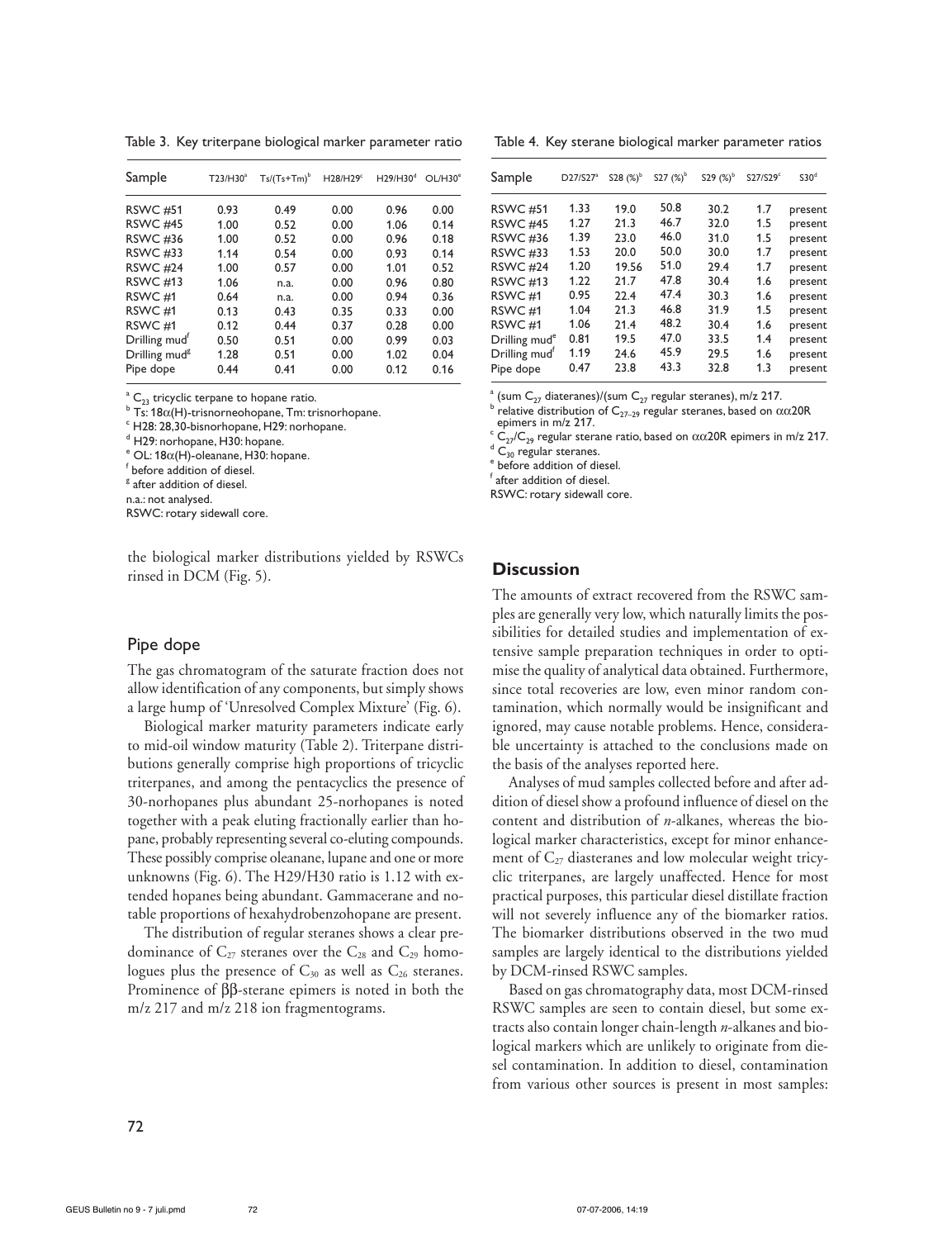

Fig. 4. Gas chromatograms and ion fragmentograms m/z 191, m/z 217 and m/z 218, RSWC #1, calcite vug dissolved in HCl (left), and its coarsely crushed tuff host rock (right). Note mutual similarity of biological marker distributions and differences when compared to distributions shown in Figs 2, 5, 6. Compound identification is shown in Table 5.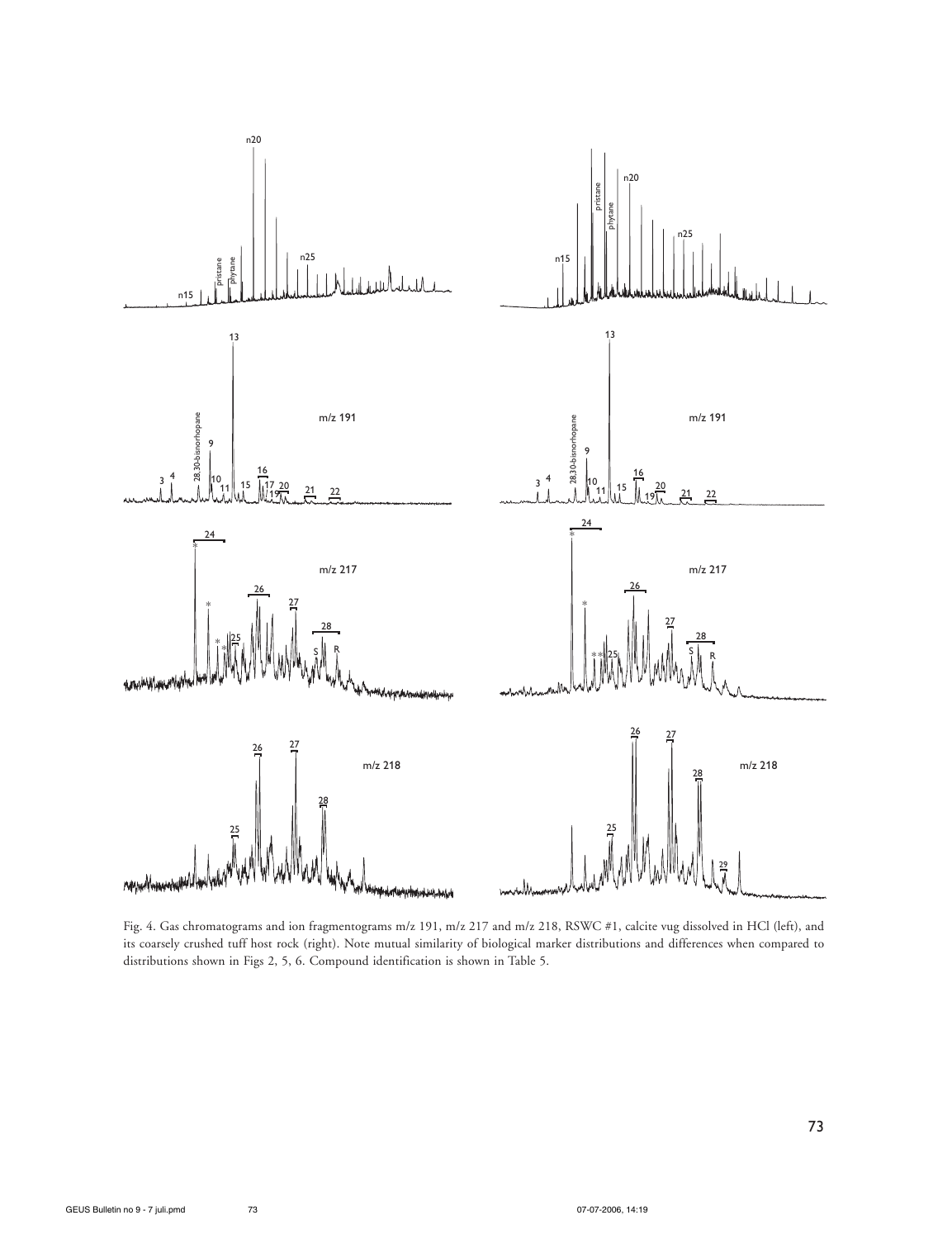

Fig. 5. Gas chromatograms and ion fragmentograms m/z 191, m/z 217 and m/z 218, extract of drilling mud before addition of diesel (left), and extract of drilling mud after addition of diesel (right). **UCM**, Unresolved Complex Mixture. Note profound influence of diesel on the *n*-alkane distribution, and the lack of, or limited effect on, biological marker distributions. Compound identification is shown in Table 5.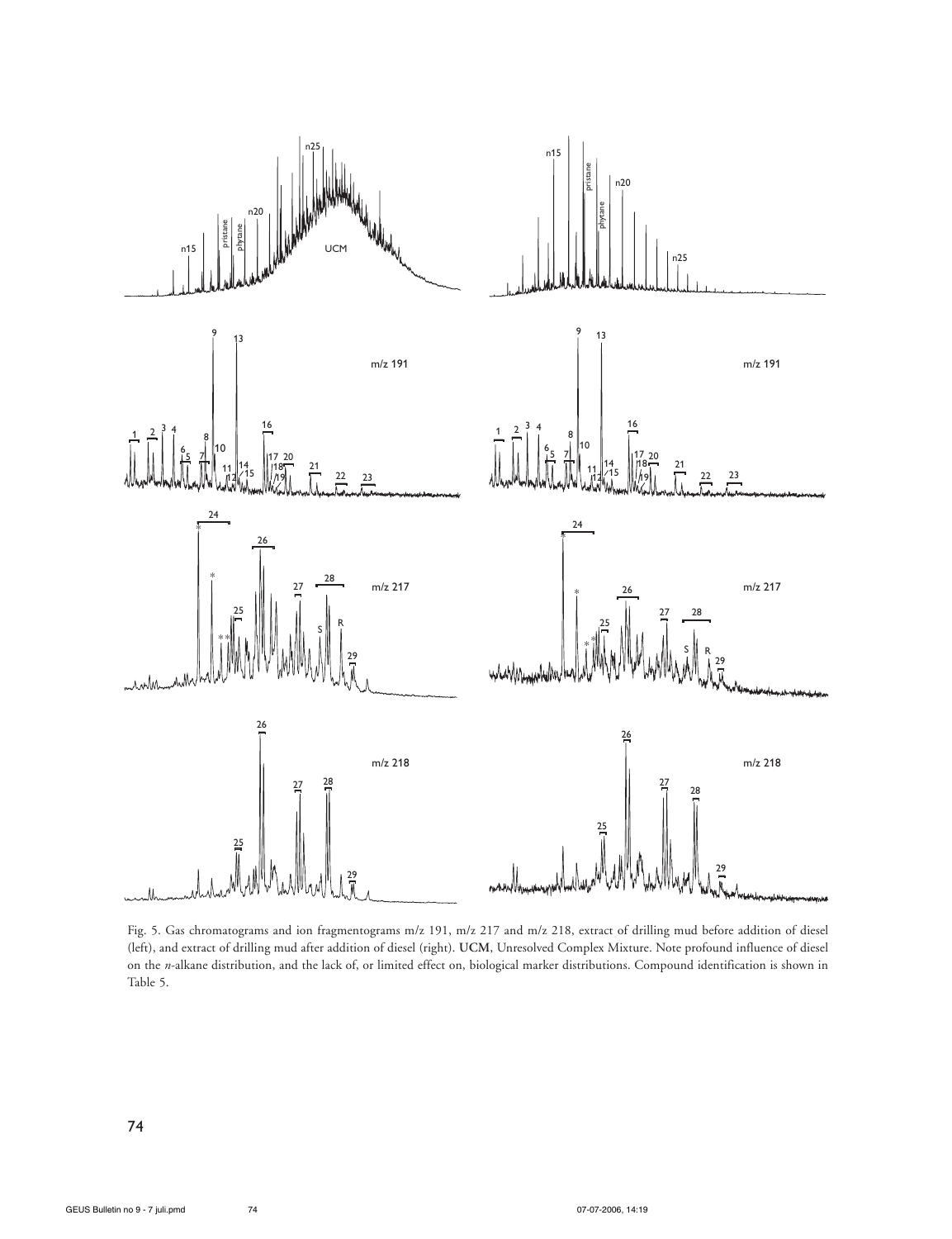squalene and cholesterol are commonly occurring natural compoundspresentontheskinof humans, for instance on the hands ('naturally greasy fingers'); 2-ethylhexyl-phthalate is a widely used plasticiser for various polymers; vitamin A, esters such as butyl-stearate, stearyl-palmitate and similar compounds detected in the sample are commonly used in cosmetics, including hand lotion and chap-stick.

The absence of both acyclic isoprenoids and *n*-alkanes from pipe dope plus the presence of abundant 25-norhopanes suggest that this product is based on a heavily biodegraded oil (corresponding to level 6 of Peters & Moldowan (1993)). Based on the presence of 30-norhopanes, which is also manifest in norhopane to hopane ratio close to unity plus the prominence of ββ-sterane epimers and comparatively high proportions of homohopanes (in particulartetrakishomohopaneto pentakishomohopane ratio close to unity), this oil was presumably generated from a marine marly source rock, deposited in a highly anoxic environment. In addition, the presence of angiosperm higher land plant markers such as 18α(H)-oleanane suggest a source age younger than the mid-Cretaceous. Normal andacyclic isoprenoid alkanes are absent, but the biological marker distribution shows clear similarities to the distributions yielded by DCM-rinsed RSWCs discussed above, such that the presence of contamination from pipe dope, in addition to adulteration from other sources, seems obvious. However, differences are observed: pipe dope contains very high proportions of 25-norhopanes, whereas the proportion in the RSWCs are but minor; the relative abundance of Ts and Tm is reversed in pipe dope compared to DCM-rinsed RSWC samples. Similarly, the proportion of  $C_{27}$  diasteranes relative to  $C_{27}$  regular steranes is much lower in pipe dope extracts than in the DCMrinsed RSWC samples. The latter feature may, however, be wholly or partly caused by the addition of diesel, which was shown above to result in minor enhancement of low boiling-range tricyclics and diasteranes relative to noncontaminated samples.

In summary, DCM-rinsed samples are contaminated by a variety of compounds originating from several sources, including diesel, pipe dope, plasticisers, naturally greasy fingers and cosmetics, possibly hand lotion and/or chap stick. However, the samples also contain petroleum components that do not seem to originate from these sources of contamination. An origin from other sources of contamination or from indigenous crude oil is conceivable. Laier *et al.* (1997) show the presence of traces of heavy petroleum hydrocarbons and wax in samples from the original Lopra-1 well, prior to deepening. The 'unexplainable' petroleumcomponentsfoundinDCM-rinsedsamplesfrom the deepened well may represent similar occurrences.

Table 5. Compound identification key

| n15<br>$C_{15}$ normal alkane<br>pristane<br>a<br>phytane<br>b<br>n20<br>$C_{20}$ normal alkane<br>n25<br>$C_{25}$ normal alkane<br>squalene<br>sq<br>n30<br>$C_{30}$ normal alkane<br>1<br>C <sub>28</sub> tricyclic terpanes (2 isomers)<br>C <sub>29</sub> tricyclic terpanes (2 isomers)<br>2<br>3<br>$Ts = trisnormeb$<br>$\overline{4}$<br>$Tm = trisnorhopane$<br>5<br>$C_{30}$ tricyclic terpanes (2 isomers)<br>6<br>$C_{28}$ 25,30 bisnorhopane, coeluting with "5"<br>7<br>$C_{31}$ tricyclic terpanes (2 isomers)<br>C <sub>29</sub> 25-norhopane, partially coeluting with "7"<br>8<br>9<br>$norhopane = 30-norhopane$<br>10<br>$29Ts =$ norneohopane<br>11<br>normoretane<br>12<br>mixture of oleanane, lupane and unknown<br>13<br>hopane<br>$C_{30}$ 30-norhopane<br>14<br>15<br>moretane<br>16<br>homohopane, 22S and 22R isomers<br>17<br>gammacerane<br>$C_{31}$ hexahydrobenzohopane<br>18<br>19<br>homomoretane<br>20<br>bishomohopane, 22S and 22R isomers<br>trishomohopane, 22S and 22R isomers<br>21<br>22<br>tetrakishomohopane, 22S and 22R isomers<br>23<br>pentakishomohopane, 22S and 22R isomers<br>24<br>$C_{27}$ diasteranes, 4 isomers labelled with asterisks<br>25<br>$C_{26}$ regular steranes, $\beta\beta$ isomers only<br>26<br>$C_{27}$ regular steranes, $\alpha\alpha$ and $\beta\beta$ isomers<br>$C_{28}$ regular steranes, $\beta\beta$ isomers only<br>27<br>28<br>$C_{29}$ regular steranes, $\alpha\alpha$ S, $\alpha\alpha$ R and $\beta\beta$ isomers<br>$C_{30}$ regular steranes, $\beta\beta$ isomers only<br>29 | Level | Compound |
|------------------------------------------------------------------------------------------------------------------------------------------------------------------------------------------------------------------------------------------------------------------------------------------------------------------------------------------------------------------------------------------------------------------------------------------------------------------------------------------------------------------------------------------------------------------------------------------------------------------------------------------------------------------------------------------------------------------------------------------------------------------------------------------------------------------------------------------------------------------------------------------------------------------------------------------------------------------------------------------------------------------------------------------------------------------------------------------------------------------------------------------------------------------------------------------------------------------------------------------------------------------------------------------------------------------------------------------------------------------------------------------------------------------------------------------------------------------------------------------------------------------------------------------------------------------------|-------|----------|
|                                                                                                                                                                                                                                                                                                                                                                                                                                                                                                                                                                                                                                                                                                                                                                                                                                                                                                                                                                                                                                                                                                                                                                                                                                                                                                                                                                                                                                                                                                                                                                        |       |          |
|                                                                                                                                                                                                                                                                                                                                                                                                                                                                                                                                                                                                                                                                                                                                                                                                                                                                                                                                                                                                                                                                                                                                                                                                                                                                                                                                                                                                                                                                                                                                                                        |       |          |
|                                                                                                                                                                                                                                                                                                                                                                                                                                                                                                                                                                                                                                                                                                                                                                                                                                                                                                                                                                                                                                                                                                                                                                                                                                                                                                                                                                                                                                                                                                                                                                        |       |          |
|                                                                                                                                                                                                                                                                                                                                                                                                                                                                                                                                                                                                                                                                                                                                                                                                                                                                                                                                                                                                                                                                                                                                                                                                                                                                                                                                                                                                                                                                                                                                                                        |       |          |
|                                                                                                                                                                                                                                                                                                                                                                                                                                                                                                                                                                                                                                                                                                                                                                                                                                                                                                                                                                                                                                                                                                                                                                                                                                                                                                                                                                                                                                                                                                                                                                        |       |          |
|                                                                                                                                                                                                                                                                                                                                                                                                                                                                                                                                                                                                                                                                                                                                                                                                                                                                                                                                                                                                                                                                                                                                                                                                                                                                                                                                                                                                                                                                                                                                                                        |       |          |
|                                                                                                                                                                                                                                                                                                                                                                                                                                                                                                                                                                                                                                                                                                                                                                                                                                                                                                                                                                                                                                                                                                                                                                                                                                                                                                                                                                                                                                                                                                                                                                        |       |          |
|                                                                                                                                                                                                                                                                                                                                                                                                                                                                                                                                                                                                                                                                                                                                                                                                                                                                                                                                                                                                                                                                                                                                                                                                                                                                                                                                                                                                                                                                                                                                                                        |       |          |
|                                                                                                                                                                                                                                                                                                                                                                                                                                                                                                                                                                                                                                                                                                                                                                                                                                                                                                                                                                                                                                                                                                                                                                                                                                                                                                                                                                                                                                                                                                                                                                        |       |          |
|                                                                                                                                                                                                                                                                                                                                                                                                                                                                                                                                                                                                                                                                                                                                                                                                                                                                                                                                                                                                                                                                                                                                                                                                                                                                                                                                                                                                                                                                                                                                                                        |       |          |
|                                                                                                                                                                                                                                                                                                                                                                                                                                                                                                                                                                                                                                                                                                                                                                                                                                                                                                                                                                                                                                                                                                                                                                                                                                                                                                                                                                                                                                                                                                                                                                        |       |          |
|                                                                                                                                                                                                                                                                                                                                                                                                                                                                                                                                                                                                                                                                                                                                                                                                                                                                                                                                                                                                                                                                                                                                                                                                                                                                                                                                                                                                                                                                                                                                                                        |       |          |
|                                                                                                                                                                                                                                                                                                                                                                                                                                                                                                                                                                                                                                                                                                                                                                                                                                                                                                                                                                                                                                                                                                                                                                                                                                                                                                                                                                                                                                                                                                                                                                        |       |          |
|                                                                                                                                                                                                                                                                                                                                                                                                                                                                                                                                                                                                                                                                                                                                                                                                                                                                                                                                                                                                                                                                                                                                                                                                                                                                                                                                                                                                                                                                                                                                                                        |       |          |
|                                                                                                                                                                                                                                                                                                                                                                                                                                                                                                                                                                                                                                                                                                                                                                                                                                                                                                                                                                                                                                                                                                                                                                                                                                                                                                                                                                                                                                                                                                                                                                        |       |          |
|                                                                                                                                                                                                                                                                                                                                                                                                                                                                                                                                                                                                                                                                                                                                                                                                                                                                                                                                                                                                                                                                                                                                                                                                                                                                                                                                                                                                                                                                                                                                                                        |       |          |
|                                                                                                                                                                                                                                                                                                                                                                                                                                                                                                                                                                                                                                                                                                                                                                                                                                                                                                                                                                                                                                                                                                                                                                                                                                                                                                                                                                                                                                                                                                                                                                        |       |          |
|                                                                                                                                                                                                                                                                                                                                                                                                                                                                                                                                                                                                                                                                                                                                                                                                                                                                                                                                                                                                                                                                                                                                                                                                                                                                                                                                                                                                                                                                                                                                                                        |       |          |
|                                                                                                                                                                                                                                                                                                                                                                                                                                                                                                                                                                                                                                                                                                                                                                                                                                                                                                                                                                                                                                                                                                                                                                                                                                                                                                                                                                                                                                                                                                                                                                        |       |          |
|                                                                                                                                                                                                                                                                                                                                                                                                                                                                                                                                                                                                                                                                                                                                                                                                                                                                                                                                                                                                                                                                                                                                                                                                                                                                                                                                                                                                                                                                                                                                                                        |       |          |
|                                                                                                                                                                                                                                                                                                                                                                                                                                                                                                                                                                                                                                                                                                                                                                                                                                                                                                                                                                                                                                                                                                                                                                                                                                                                                                                                                                                                                                                                                                                                                                        |       |          |
|                                                                                                                                                                                                                                                                                                                                                                                                                                                                                                                                                                                                                                                                                                                                                                                                                                                                                                                                                                                                                                                                                                                                                                                                                                                                                                                                                                                                                                                                                                                                                                        |       |          |
|                                                                                                                                                                                                                                                                                                                                                                                                                                                                                                                                                                                                                                                                                                                                                                                                                                                                                                                                                                                                                                                                                                                                                                                                                                                                                                                                                                                                                                                                                                                                                                        |       |          |
|                                                                                                                                                                                                                                                                                                                                                                                                                                                                                                                                                                                                                                                                                                                                                                                                                                                                                                                                                                                                                                                                                                                                                                                                                                                                                                                                                                                                                                                                                                                                                                        |       |          |
|                                                                                                                                                                                                                                                                                                                                                                                                                                                                                                                                                                                                                                                                                                                                                                                                                                                                                                                                                                                                                                                                                                                                                                                                                                                                                                                                                                                                                                                                                                                                                                        |       |          |
|                                                                                                                                                                                                                                                                                                                                                                                                                                                                                                                                                                                                                                                                                                                                                                                                                                                                                                                                                                                                                                                                                                                                                                                                                                                                                                                                                                                                                                                                                                                                                                        |       |          |
|                                                                                                                                                                                                                                                                                                                                                                                                                                                                                                                                                                                                                                                                                                                                                                                                                                                                                                                                                                                                                                                                                                                                                                                                                                                                                                                                                                                                                                                                                                                                                                        |       |          |
|                                                                                                                                                                                                                                                                                                                                                                                                                                                                                                                                                                                                                                                                                                                                                                                                                                                                                                                                                                                                                                                                                                                                                                                                                                                                                                                                                                                                                                                                                                                                                                        |       |          |
|                                                                                                                                                                                                                                                                                                                                                                                                                                                                                                                                                                                                                                                                                                                                                                                                                                                                                                                                                                                                                                                                                                                                                                                                                                                                                                                                                                                                                                                                                                                                                                        |       |          |
|                                                                                                                                                                                                                                                                                                                                                                                                                                                                                                                                                                                                                                                                                                                                                                                                                                                                                                                                                                                                                                                                                                                                                                                                                                                                                                                                                                                                                                                                                                                                                                        |       |          |
|                                                                                                                                                                                                                                                                                                                                                                                                                                                                                                                                                                                                                                                                                                                                                                                                                                                                                                                                                                                                                                                                                                                                                                                                                                                                                                                                                                                                                                                                                                                                                                        |       |          |
|                                                                                                                                                                                                                                                                                                                                                                                                                                                                                                                                                                                                                                                                                                                                                                                                                                                                                                                                                                                                                                                                                                                                                                                                                                                                                                                                                                                                                                                                                                                                                                        |       |          |
|                                                                                                                                                                                                                                                                                                                                                                                                                                                                                                                                                                                                                                                                                                                                                                                                                                                                                                                                                                                                                                                                                                                                                                                                                                                                                                                                                                                                                                                                                                                                                                        |       |          |
|                                                                                                                                                                                                                                                                                                                                                                                                                                                                                                                                                                                                                                                                                                                                                                                                                                                                                                                                                                                                                                                                                                                                                                                                                                                                                                                                                                                                                                                                                                                                                                        |       |          |
|                                                                                                                                                                                                                                                                                                                                                                                                                                                                                                                                                                                                                                                                                                                                                                                                                                                                                                                                                                                                                                                                                                                                                                                                                                                                                                                                                                                                                                                                                                                                                                        |       |          |
|                                                                                                                                                                                                                                                                                                                                                                                                                                                                                                                                                                                                                                                                                                                                                                                                                                                                                                                                                                                                                                                                                                                                                                                                                                                                                                                                                                                                                                                                                                                                                                        |       |          |

Biological marker, in particular triterpane, distributions in extracts recovered from DCM-rinsing of RSWC samples from the deepened Lopra-1 well show a number of striking similarities to distributions yielded by certain samples collectedintheoriginalLopra-1 well prior to re-entry. These samples include petroleum extracted from water samples in 1992 (Laier *et al.* 1997), and a sample collected from slurry sticking to a VSP-tool, which was lowered into the hole in 1994. The biological marker characteristicsinclude features such as the presence of 30-norhopanes, 25-norhopanes, gammacerane, hexahydrobenzohopane, H29/H30 ratios close to or greater than 1 and a high relative abundance of extended hopanes plus prominence of the ββ-sterane epimers. Minor differences between pipe dope and the 'slurry' and the oil film are also observed, principally with respect to the presence of *n*-alkanes and the proportions of  $C_{28}$  regular steranes relative to the pro-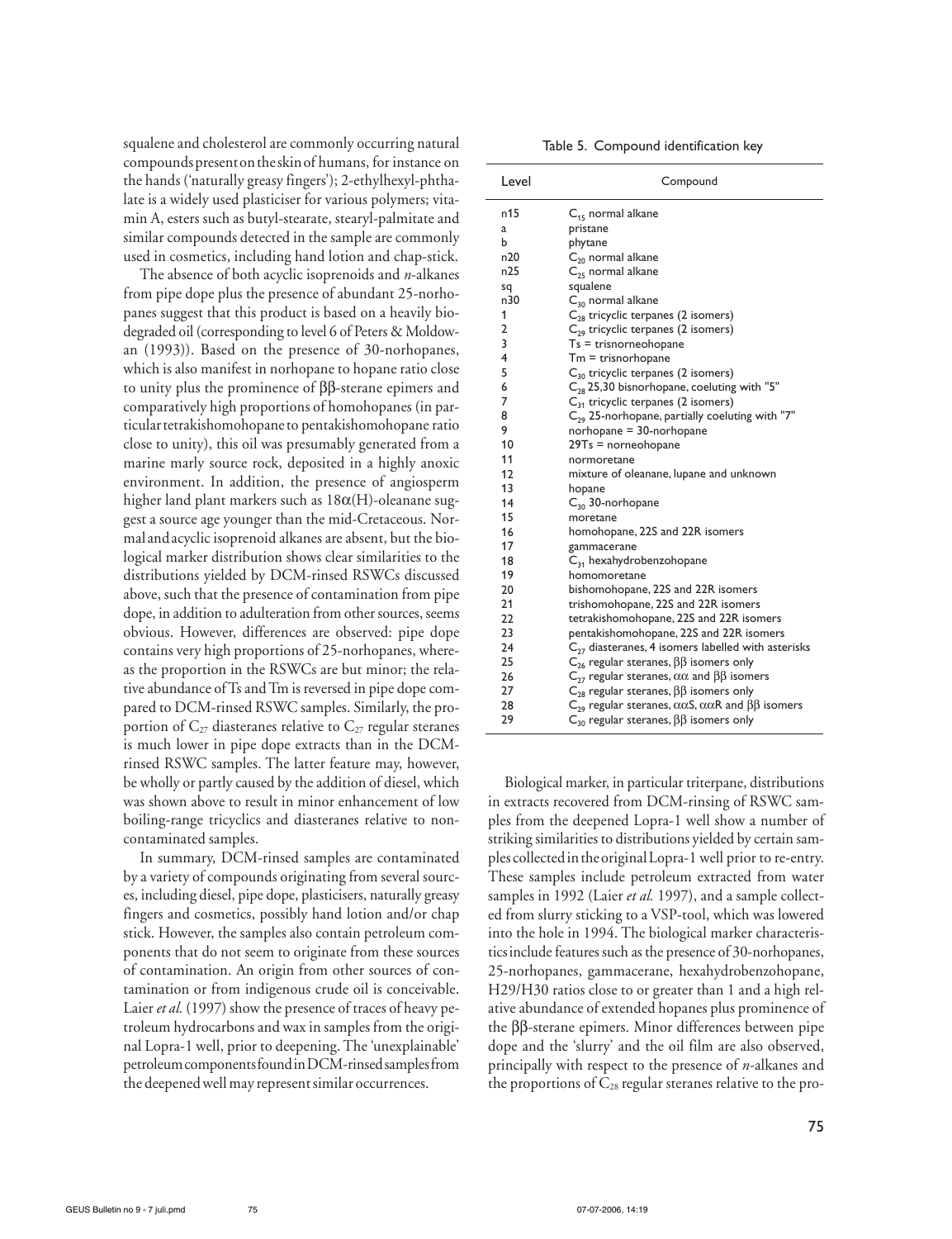

Fig. 6. Gas chromatogram and ion fragmentograms m/z 191, m/z 217 and m/z 218, pipe dope. **UCM**, Unresolved Complex Mixture. Compound identification is shown in Table 5.

portions of  $C_{27}$  and  $C_{29}$  regular steranes. However, the striking similarities and the presence of somewhat unusual componentsin pipe dope, aswell asin thesamples collected from the Lopra-1 well, prior to deepening, may suggest the presence of pipe dope contamination in the original borehole as well, the differences being accounted for by presumed differences between the pipe dopes used in the original and the deepened Lopra wells. Furthermore, thepresence of a mid-Cretaceous or younger marly, anoxic marine source rock in the area, as implied by the geochemical data, seems geologically problematical. Carbonate or marly source rocks typically occur in lower latitude regions, i.e. areas within and close to the arid tropical belts (Tissot & Welte 1984). It is estimated that during the Cretaceous, the Faroe Islands area was situated at 40–45°N, and northward movement has prevailed since then (Habicht 1979; Scotese *et al.* 1988).

The biological marker characteristics of the extracts recovered from acid-digestion of a calcite-filled vug, and from its crushed tuff host-rock are totally dissimilar to the characteristics shown by all other samples from the well, including pipe dope. Principally, the distribution of triterpanes serves to distinguish these two samples from the remainder of the samples analysed. Hence, the following characteristic are noteworthy: lower proportions of tricyclic triterpanes, low norhopane to hopane ratio and the presence of 28,30-bisnorhopane. The signal-to-noise ratio is comparatively poor, but the overall biological marker characteristics show some similarities to oils generated from Upper Jurassic Kimmeridge Clay Formation sediments and their equivalents. This source system is known to be present in West of Shetlands basins (e.g. Scotchman *et al.* 1998) as well as in the North Sea basins, and can be prognosed for Faroese waters.

Glassley (2006, this volume) estimates that the maximum temperature reached at TD of the Lopra-1/1A reentry well was 200°C. Provided that this estimate is correct, the temperature may be too high to allow preservation of higher molecular weight liquid hydrocarbons if maintained over prolonged periods of time. The maximum temperature actually recorded in the well was 98°C, and assuming that the hydrocarbons found in RSWC #1 represent a thermogenic natural petroleum, this may have entered the tuff at a temperature lower than the maximum estimated by Glassley (2006, this volume), probably in connection with the formation of the calcite vug. Petroleum-bearing fluid inclusions have been observed in the same sample (Konnerup-Madsen 2006, this volume). Based on fluorescence colours (orange-yellow to green), an API gravity of 20–35 is estimated. No homogenisation temperature data have been recorded for the petroleumbearing inclusions, but data from non-hydrocarbon bearing inclusions fall in the range 101–186°C, with the higher temperatures probably being caused by partial decrepitation. Hence, entrapment temperatures were probably con